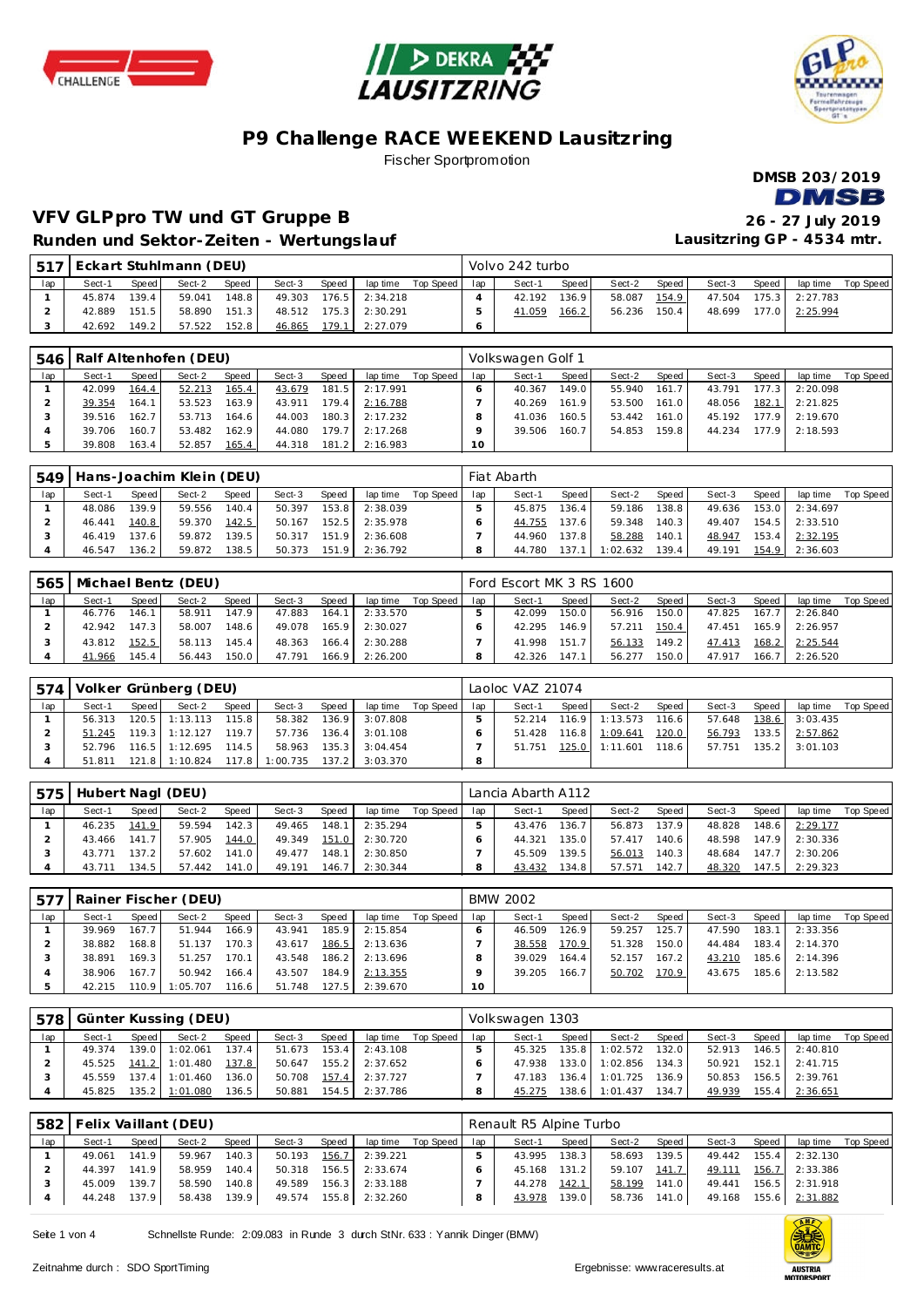





#### **P9 Challenge RACE WEEKEND Lausitzring** Fischer Sportpromotion

**DMSB 203/2019 DMSB** 

# **VFV GLPpro TW und GT Gruppe B 26 - 27 July 2019**

**Lausitzring GP - 4534 mtr.**

**Runden und Sektor-Zeiten - Wertungslauf**

| 584 |        |       | Markus Behrens (DEU) |       |        |       |          |           |     | Mini Clubman |       |                |       |        |       |          |                  |
|-----|--------|-------|----------------------|-------|--------|-------|----------|-----------|-----|--------------|-------|----------------|-------|--------|-------|----------|------------------|
| lap | Sect-1 | Speed | Sect-2               | Speed | Sect-3 | Speed | lap time | Top Speed | lap | Sect-1       | Speed | Sect-2         | Speed | Sect-3 | Speed | lap time | <b>Top Speed</b> |
|     | 45.697 | 153.4 | 59.121               | 147.9 | 48.268 | 171.2 | 2:33.086 |           |     | Pit Out      | 99.9  | 1:03.811       | 150.6 | 51.383 | 159.3 | 4:09.589 |                  |
|     | 43.527 | 154.9 | 56.834               | 161.4 | 48.458 | 168.5 | 2:28.819 |           |     | 45.629       |       | 149.0 1:00.523 | 145.9 | 49.141 | 163.9 | 2:35.293 |                  |
|     | 43.681 | 159.1 | 56.578               | 158.1 | 47.295 | 170.3 | 2:27.554 |           |     | 45.458       | 144.8 | 1:00.598       | 151.0 | 49.050 | 169.0 | 2:35.106 |                  |
|     | 43.144 | 156.7 | 55.894               | 125.1 | Pit In |       | 2:40.649 |           |     | 42.945       | 159.8 | 56.825         | 156.5 | 46.871 | 170.3 | 2:26.641 |                  |

| 588 |        |       | Wolfgang Kliegel (DEU) |       |        |              |          |           |     | VW FunC Up Evo I |         |        |       |        |       |                    |           |
|-----|--------|-------|------------------------|-------|--------|--------------|----------|-----------|-----|------------------|---------|--------|-------|--------|-------|--------------------|-----------|
| lap | Sect-1 | Speed | Sect-2                 | Speed | Sect-3 | <b>Speed</b> | lap time | Top Speed | lap | Sect-1           | Speed I | Sect-2 | Speed | Sect-3 | Speed | lap time           | Top Speed |
|     | 43.762 | 144.8 | 56.968                 | 144.8 | 48.254 | 153.6        | 2:28.984 |           |     | 44.850           | 136.2   | 58.191 | 146.3 | 48.165 |       | 159.5 2:31.206     |           |
|     | 42.868 | 143.4 | 57.943                 | 144.6 | 48.521 | 154.3        | 2:29.332 |           |     | 43.550           | 146.3   | 56.804 | 145.7 | 47.403 |       | $156.7$ $2:27.757$ |           |
|     | 42.897 | 143.8 | 57.221                 | 144.4 | 47.817 | 156.5        | 2:27.935 |           |     | 42.391           | 147.3   | 56.072 | 145.0 | 47.613 |       | 157.9 2:26.076     |           |
|     | 42.685 | 140.4 | 56.875                 | 144.0 | 47.738 | 155.2        | 2:27.298 |           |     | 43.497           | 144.0   | 56.100 | 148.8 | 48.199 | 156.5 | 2:27.796           |           |

| 598 |        |         | Jürgen Seiferth (DEU) |       |        |       |          |           |     | Lada 2105 |         |          |        |        |       |                |           |
|-----|--------|---------|-----------------------|-------|--------|-------|----------|-----------|-----|-----------|---------|----------|--------|--------|-------|----------------|-----------|
| lap | Sect-1 | Speed   | Sect-2                | Speed | Sect-3 | Speed | lap time | Top Speed | lap | Sect-1    | Speed   | Sect-2   | Speed, | Sect-3 | Speed | lap time       | Top Speed |
|     | 47.158 |         | $133.2$ 1:00.822      | 135.5 | 52.468 | 147.1 | 2:40.448 |           |     | 44.241    | 137.9   | 58.833   | 139.7  | 49.817 |       | 149.0 2:32.891 |           |
|     | 45.953 |         | 133.8 1:00.421        | 132.5 | 51.745 | 148.1 | 2:38.119 |           |     | 44.779    | 137.4   | 59.187   | 143.4  | 49.377 | 149.2 | 2:33.343       |           |
|     | 45.234 |         | 129.5 1:00.095        | 133.2 | 50.184 | 149.6 | 2:35.513 |           |     | 45.447    | 137.9   | 57.765   | 136.4  | 49.361 | 149.2 | 2:32.573       |           |
|     | 46.233 | 126.5 l | 59.988                | 133.8 | 50.596 | 147.7 | 2:36.817 |           |     | 44.247    | $137.4$ | 1:00.585 | 134.0  | 50.001 | 149.8 | 2:34.833       |           |

| 603 | Jens Stoye (DEU) |       |        |       |        |       |          |           |     | Volkswagen Käfer 1303 S |       |        |       |        |       |          |           |
|-----|------------------|-------|--------|-------|--------|-------|----------|-----------|-----|-------------------------|-------|--------|-------|--------|-------|----------|-----------|
| lap | Sect-1           | Speed | Sect-2 | Speed | Sect-3 | Speed | lap time | Top Speed | lap | Sect-1                  | Speed | Sect-2 | Speed | Sect-3 | Speed | lap time | Top Speed |
|     | 45.976           | 155.4 | 59.776 | 149.4 | 48.874 | 176.8 | 2:34.626 |           |     | 41.888                  | 158.6 | 55.756 | 155.8 | 45.957 | 175.6 | 2:23.601 |           |
|     | 42.715           | 162.2 | 57.726 | 159.5 | 48.148 | 177.0 | 2:28.589 |           |     | 41.494                  | 160.0 | 55.631 | 160.5 | 46.136 | 174.8 | 2:23.261 |           |
|     | 43.259           | 159.5 | 56.949 | 154.7 | 47.013 | 177.6 | 2:27.221 |           |     | 41.602                  | 153.8 | 55.775 | 153.2 | 46.107 | 174.2 | 2:23.484 |           |
|     | 42.444           | 156.7 | 56.082 | 144.2 | 47.158 | 175.0 | 2:25.684 |           |     | 41.743                  | 156.5 | 55.002 | 156.3 | 45.487 | 179.1 | 2:22.232 |           |
|     | 42.521           | 152.3 | 58.169 | 153.8 | 47.383 | 176.8 | 2:28.073 |           |     |                         |       |        |       |        |       |          |           |

| 633 |        |       | Yannik Dinger (DEU) |       |        |       |          |           |     | BMW E36 325i |       |        |       |        |                    |          |           |
|-----|--------|-------|---------------------|-------|--------|-------|----------|-----------|-----|--------------|-------|--------|-------|--------|--------------------|----------|-----------|
| lap | Sect-1 | Speed | Sect-2              | Speed | Sect-3 | Speed | lap time | Top Speed | lap | Sect-1       | Speed | Sect-2 | Speed | Sect-3 | Speed              | lap time | Top Speed |
|     | 40.598 | 160.0 | 50.929              | 162.9 | 44.124 | 177.3 | 2:15.651 |           |     | 39.207       | 161.9 | 49.898 | 166.2 | 43.605 | 177.0              | 2:12.710 |           |
|     | 37.910 | 162.9 | 49.837              | 166.2 | 42.991 | 176.8 | 2:10.738 |           |     | 37.737       | 163.4 | 51.589 | 161.4 | 42.703 | 179.7              | 2:12.029 |           |
|     | 37.200 | 164.9 | 49.478              | 166.7 | 42.405 | 179.7 | 2:09.083 |           |     | 38.630       | 162.9 | 49.752 | 165.6 | 42.398 | 179.4              | 2:10.780 |           |
|     | 37.965 | 163.6 | 50.144              | 167.2 | 44.199 | 178.5 | 2:12.308 |           |     | 37.386       | 162.9 | 48.945 | 169.0 | 43.045 | 178.8              | 2:09.376 |           |
|     | 39.081 | 161.9 | 51.561              | 165.9 | 43.347 | 179.4 | 2:13.989 |           |     | 37.045       | 163.6 | 51.951 | 164.6 | 42.203 | 179.4 <sub>1</sub> | 2:11.199 |           |

| 640 |        |       | Michael Vaillant (DEU) |              |        |       |          |           |     | Renault 4CV |           |          |       |        |       |                  |           |
|-----|--------|-------|------------------------|--------------|--------|-------|----------|-----------|-----|-------------|-----------|----------|-------|--------|-------|------------------|-----------|
| lap | Sect-1 | Speed | Sect-2                 | <b>Speed</b> | Sect-3 | Speed | lap time | Top Speed | lap | Sect-1      | Speed     | Sect-2   | Speed | Sect-3 | Speed | lap time         | Top Speed |
|     | 53.743 |       | $121.2$ 1:10.453       | 125.3        | 57.797 | 135.8 | 3:01.993 |           |     | 50.978      | 122.0 l   | 1:09.586 | 121.8 | 56.626 |       | 137.6 2:57.190   |           |
|     | 51.560 |       | $122.4$ 1:09.316       | 122.3        | 57.300 | 136.7 | 2:58.176 |           |     | 52.727      | $115.5$ I | 1:09.123 | 111.6 | 56.980 |       | $137.4$ 2:58.830 |           |
|     | 51.022 | 120.5 | 1:09.403               | 115.1        | 57.994 | 136.4 | 2:58.419 |           |     | 51.203      | 121.6     | 1:08.509 | 120.4 | 56.271 | 128.1 | 2:55.983         |           |
|     | 52.852 |       | 111.7 1:08.469         | 121.1        | 56.078 | 139.2 | 2:57.399 |           |     |             |           |          |       |        |       |                  |           |

| 655 |        |         | Meic Diessner (DEU) |       |        |       |          |           |         | BMW e 36 M3 |       |        |       |        |       |                  |           |
|-----|--------|---------|---------------------|-------|--------|-------|----------|-----------|---------|-------------|-------|--------|-------|--------|-------|------------------|-----------|
| lap | Sect-1 | Speed I | Sect-2              | Speed | Sect-3 | Speed | lap time | Top Speed | lap     | Sect-1      | Speed | Sect-2 | Speed | Sect-3 | Speed | lap time         | Top Speed |
|     | 39.729 | 168.0   | 50.670              | 154.5 | 42.891 | 191.2 | 2:13.290 |           |         | 38.387      | 169.8 | 51.704 | 163.6 | 42.318 | 189.8 | 2:12.409         |           |
|     | 37.566 | 171.7   | 49.689              | 175.3 | 42.497 | 190.5 | 2:09.752 |           |         | 38.206      | 169.8 | 51.070 | 175.3 | 42.240 |       | $191.5$ 2:11.516 |           |
|     | 38.109 | 170.3   | 49.123              | 175.0 | 42.184 | 190.1 | 2:09.416 |           |         | 39.396      | 171.4 | 49.876 | 174.2 | 42.387 |       | 191.5 2:11.659   |           |
|     | 38.070 | 170.9   | 49.632              | 171.4 | 42.121 | 189.8 | 2:09.823 |           |         | 37.939      | 171.7 | 50.438 | 172.2 | 42.560 | 190.8 | 2:10.937         |           |
|     | 38.933 | 168.5   | 50.358              | 172.8 | 42.260 | 191.5 | 2:11.551 |           | $10-10$ | 37.910      | 171.4 | 50.730 | 174.5 | 42.135 |       | 191.5 2:10.775   |           |

| 659 |        |       | Martin Hannappel (DEU)      |       |        |       |                         |                         |         | Audi 80 GTE |       |                      |       |        |       |                       |  |
|-----|--------|-------|-----------------------------|-------|--------|-------|-------------------------|-------------------------|---------|-------------|-------|----------------------|-------|--------|-------|-----------------------|--|
| lap | Sect-1 | Speed | Sect-2                      | Speed | Sect-3 | Speed |                         | laptime Top Speed   lap |         | Sect-1      | Speed | Sect-2               | Speed | Sect-3 | Speed | lap time Top Speed    |  |
|     |        |       | 51.676  125.0  1:07.357     | 123.3 |        |       | 56.220 136.5 2:55.253   |                         |         | 49.931      |       | 129.5 1:03.616 133.3 |       |        |       | 54.166 139.0 2:47.713 |  |
|     |        |       | 50.777 129.5 1:05.247       | 130.0 |        |       | 54.287  142.7  2:50.311 |                         |         | 48.582      |       | 129.0 1:04.581 128.0 |       |        |       | 54.003 141.4 2:47.166 |  |
|     |        |       | 49.371 130.6 1:05.661       | 127.4 |        |       | 55.866 139.7 2:50.898   |                         |         | 49.137      |       | 129.3 1:04.129 133.7 |       |        |       | 54.412 141.0 2:47.678 |  |
|     |        |       | 49.646 118.6 1:04.973 132.2 |       |        |       | 53.664 141.7 2:48.283   |                         | $\circ$ |             |       |                      |       |        |       |                       |  |

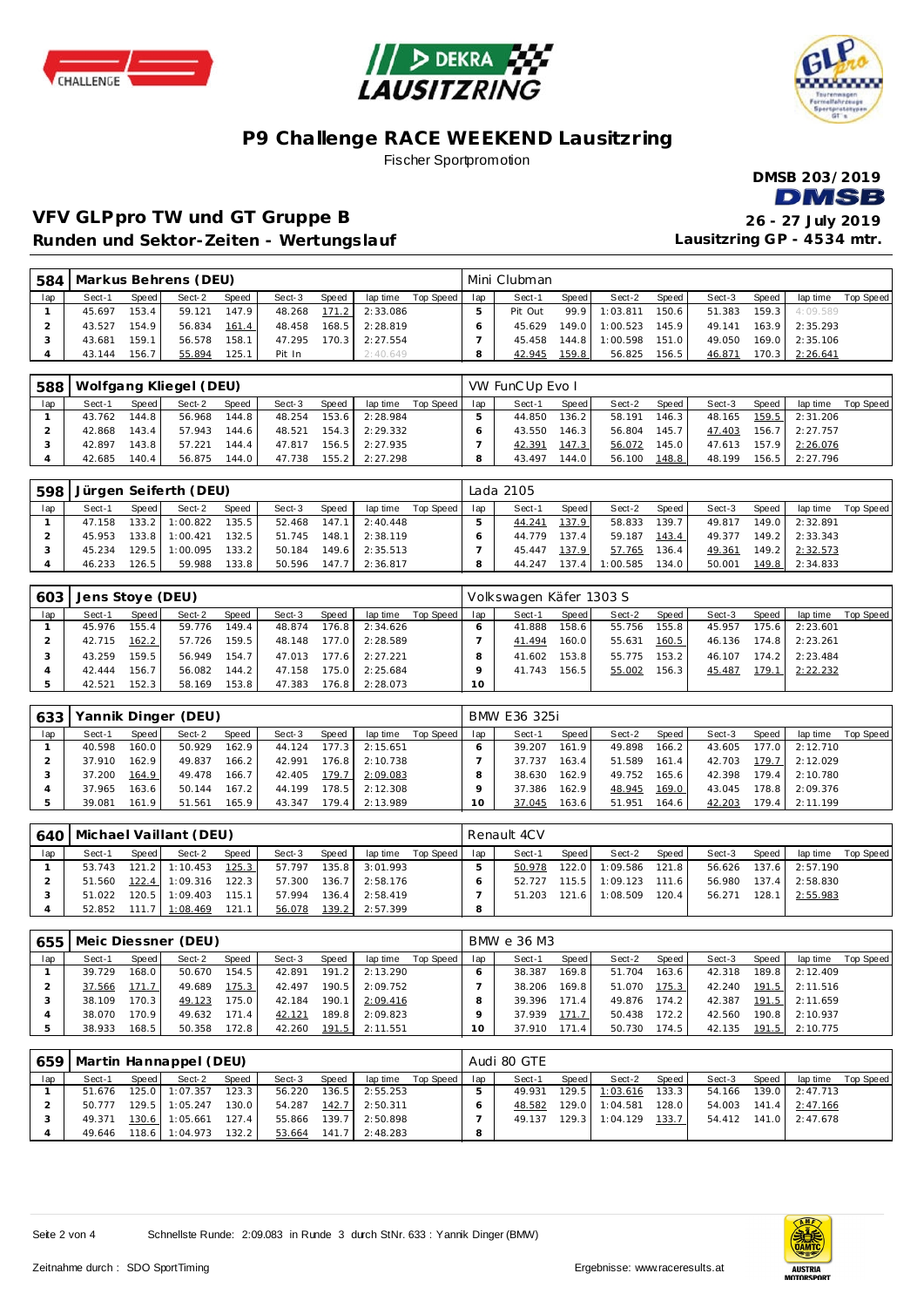





## **P9 Challenge RACE WEEKEND Lausitzring**

Fischer Sportpromotion



45.013 145.7 57.105 146.9 48.115 151.0 2:30.233

#### **VFV GLPpro TW und GT Gruppe B 26 - 27 July 2019 Runden und Sektor-Z**

42.978 146.3 58.545 144.8 48.391 150.0 2:29.914

|                |                          |       |              |       | unden und Sektor-Zeiten – Wertungslauf |                          |    |                |       |                |       | Lausitzring GP - 4534 mtr. |       |                         |  |
|----------------|--------------------------|-------|--------------|-------|----------------------------------------|--------------------------|----|----------------|-------|----------------|-------|----------------------------|-------|-------------------------|--|
|                | 661   Udo Neuparth (DEU) |       |              |       |                                        |                          |    | Lada vfts 2105 |       |                |       |                            |       |                         |  |
| lap            | Sect-1                   | Speed | Sect-2 Speed |       | Sect-3                                 | Speed lap time Top Speed | ab | Sect-1         | Speed | Sect-2         | Speed | Sect-3                     | Speed | ap time Top Speed       |  |
|                | 44.740                   | 146.3 | 59.977       | 142.3 |                                        | 47.484 158.1 2:32.201    |    | 42.714         | 144.8 | 58.429         | 143.6 |                            |       | 48.194 151.9 2:29.337   |  |
| $\mathcal{P}$  | 43.362 145.9             |       | 56.710 147.1 |       |                                        | 48.440  153.2  2:28.512  | Ô  | 43.339 145.6   |       | 59.254 146.3   |       |                            |       | 48.352 156.3 2:30.945   |  |
| 3 <sup>7</sup> | 42.978 146.3             |       | 58.545 144.8 |       |                                        | 48.391 150.0 2:29.914    |    | 43.819 149.0   |       | $56.546$ 146.1 |       |                            |       | 48.415  155.2  2:28.780 |  |

43.819 149.0 56.546 146.1 48.415 155.2 2:28.780

| 667 | Ingo Nast (DEU) |       |                  |       |        |           |          |           |     | Autobianchi A112 Abarth |       |                  |       |        |       |                       |           |
|-----|-----------------|-------|------------------|-------|--------|-----------|----------|-----------|-----|-------------------------|-------|------------------|-------|--------|-------|-----------------------|-----------|
| lap | Sect-1          | Speed | Sect-2           | Speed | Sect-3 | Speed     | lap time | Top Speed | lap | Sect-1                  | Speed | Sect-2           | Speed | Sect-3 | Speed | lap time              | Top Speed |
|     | 48.728          |       | 129.5 1:04.108   | 125.9 | 54.982 | 124.4     | 2:47.818 |           |     | 48.345                  | 120.0 | 1:04.140         | 122.6 |        |       | 53.068 131.4 2:45.553 |           |
|     | 49.236          |       | $115.6$ 1:05.942 | 121.3 | 53.435 | 138.6     | 2:48.613 |           |     | 46.779                  |       | $126.3$ 1:02.584 | 123.9 | 52.407 |       | $135.5$ 2:41.770      |           |
|     | 48.359          | 124.4 | 1:03.191         | 124.3 | 52.836 | 137.2     | 2:44.386 |           |     | 46.633                  |       | 121.5 1:01.405   | 128.0 | 51.815 |       | 135.5 2:39.853        |           |
|     | 47.200          | 120.8 | 1:03.455         | 121.9 | 53.336 | $132.8$ I | 2:43.991 |           |     | 46.541                  |       | $121.3$ 1:03.217 | 129.3 | 51.804 |       | 139.2 2:41.562        |           |

43.927 141.2 58.063 145.0 48.415 154.9 2:30.405

|     | 686   Arnold Packbier (NLD)<br>Speed<br>Speed<br>Sect-2<br>Sect-3<br><b>Speed</b><br>Sect-1<br>lap time<br>51.802<br>133.5<br>135.7<br>1:05.673<br>155.2<br>2:51.223<br>53.748 |         |          |       |        |       |          |           |     | VW Scirocco 1 |         |          |       |        |       |          |           |
|-----|--------------------------------------------------------------------------------------------------------------------------------------------------------------------------------|---------|----------|-------|--------|-------|----------|-----------|-----|---------------|---------|----------|-------|--------|-------|----------|-----------|
| lap |                                                                                                                                                                                |         |          |       |        |       |          | Top Speed | lap | Sect-1        | Speed   | Sect-2   | Speed | Sect-3 | Speed | lap time | Top Speed |
|     |                                                                                                                                                                                |         |          |       |        |       |          |           |     | 46.497        | 144.6   | 1:00.855 | 137.9 | 50.820 | 154.1 | 2:38.172 |           |
|     | 46.928                                                                                                                                                                         | 145.9   | 1:03.680 | 138.5 | 53.217 | 157.4 | 2:43.825 |           |     | 45.900        | 147.1   | 1:01.578 | 142.3 | 50.517 | 157.0 | 2:37.995 |           |
|     | 48.415                                                                                                                                                                         | 16.1    | 1:03.243 | 140.8 | 51.293 | 155.8 | 2:42.951 |           |     | 45.637        | $144.2$ | 58.898   | 144.2 | 50.347 | 151.9 | 2:34.882 |           |
|     | 47.699                                                                                                                                                                         | 135.O I | 1:00.934 | 146.9 | 50.989 | 147.3 | 2:39.622 |           |     | 45.857        | 143.0   | 1:00.548 | 144.2 | 50.398 | 150.6 | 2:36.803 |           |

| 692 | Bruno Hügli (CHE) |         |        |       |        |                    |          |           |     | <b>BMW 1502</b> |         |        |       |        |       |                |           |
|-----|-------------------|---------|--------|-------|--------|--------------------|----------|-----------|-----|-----------------|---------|--------|-------|--------|-------|----------------|-----------|
| lap | Sect-1            | Speed I | Sect-2 | Speed | Sect-3 | Speed              | lap time | Top Speed | lap | Sect-1          | Speed I | Sect-2 | Speed | Sect-3 | Speed | lap time       | Top Speed |
|     | 40.573            | 161.91  | 52.073 | 163.4 | 42.895 | 178.8              | 2:15.541 |           |     | 39.650          | 168.0   | 51.223 | 163.4 | 45.049 | 166.9 | 2:15.922       |           |
|     | 39.009            | 161.7   | 51.886 | 163.1 | 42.569 | 179.4              | 2:13.464 |           |     | 39.321          | 156.31  | 51.839 | 160.7 | 43.396 | 177.9 | 2:14.556       |           |
|     | 38.832            | 165.6   | 51.759 | 161.9 | 42.547 | 179.7 <sup>1</sup> | 2:13.138 |           |     | 38.821          | 161.9   | 52.300 | 159.1 | 43.165 |       | 176.5 2:14.286 |           |
|     | 38.451            | 160.5   | 51.759 | 163.6 | 42.326 | 180.9              | 2:12.536 |           |     | 39.546          | 159.8   | 50.663 | 161.7 | 42.691 | 181.2 | 2:12.900       |           |
|     | 38.705            | 161.9   | 51.319 | 164.1 | 43.122 | 180.6              | 2:13.146 |           | 10  |                 |         |        |       |        |       |                |           |

| 714 | Olaf Althaus (DEU) |         |        |       |        |       |          |           |     | VW-Porsche 914/4 |       |        |       |        |       |          |           |
|-----|--------------------|---------|--------|-------|--------|-------|----------|-----------|-----|------------------|-------|--------|-------|--------|-------|----------|-----------|
| lap | Sect-1             | Speed I | Sect-2 | Speed | Sect-3 | Speed | lap time | Top Speed | lap | Sect-1           | Speed | Sect-2 | Speed | Sect-3 | Speed | lap time | Top Speed |
|     | 43.173             | 154.5   | 54.638 | 157.0 | 46.092 | 168.8 | 2:23.903 |           |     | 41.481           | 155.4 | 54.827 | 156.3 | 45.221 | 170.3 | 2:21.529 |           |
|     | 40.510             | 154.7   | 54.207 | 156.3 | 45.914 | 168.5 | 2:20.631 |           |     | 40.722           | 154.9 | 53.634 | 153.0 | 47.481 | 166.9 | 2:21.837 |           |
|     | 40.668             | 153.8   | 54.039 | 155.8 | 45.664 | 166.4 | 2:20.371 |           |     | 40.485           | 154.7 | 53.428 | 157.0 | 46.969 | 169.3 | 2:20.882 |           |
|     | 40.075             | 152.1   | 53.679 | 156.1 | 45.866 | 168.5 | 2:19.620 |           |     | 40.308           | 154.3 | 54.357 | 155.4 | 46.074 | 144.0 | 2:20.739 |           |
|     | 40.284             | 153.4   | 53.395 | 156.7 | 45.297 | 167.7 | 2:18.976 |           |     |                  |       |        |       |        |       |          |           |

| 724 |        |       | Gerhard Dörr (DEU) |                    |        |       |          |           |     | Porsche 924 |         |                  |       |        |       |          |           |
|-----|--------|-------|--------------------|--------------------|--------|-------|----------|-----------|-----|-------------|---------|------------------|-------|--------|-------|----------|-----------|
| lap | Sect-1 | Speed | Sect-2             | <b>Speed</b>       | Sect-3 | Speed | lap time | Top Speed | lap | Sect-1      | Speed I | Sect-2           | Speed | Sect-3 | Speed | lap time | Top Speed |
|     | 48.873 | 132.7 | 1:04.011           | 132.8 <sub>1</sub> | 53.127 | 145.0 | 2:46.011 |           |     | 46.853      |         | $133.3$ 1:03.125 | 131.1 | 52.467 | 144.6 | 2:42.445 |           |
|     | 46.818 | 132.8 | 1:02.241           | 134.3              | 52.834 | 145.0 | 2:41.893 |           |     | 47.824      | 131.1   | 1:02.665         | 132.0 | 52.261 | 145.9 | 2:42.750 |           |
|     | 47.310 | 131.2 | 1:02.876           | 132.4              | 52.626 | 145.9 | 2:42.812 |           |     | 46.595      |         | $130.4$ 1:02.446 | 133.5 | 51.280 | 147.3 | 2:40.321 |           |
|     | 47.682 | 131.2 | 1:01.712           | 133.8              | 51.886 | 146.7 | 2:41.280 |           |     | 46.782      |         | 128.9 1:02.180   | 134.8 | 51.767 | 146.7 | 2:40.729 |           |

| 726 | Till Fischer (DEU) |       |          |                    |        |       |          |           |     | Melkus RS1000 Cup |       |        |                    |        |       |          |           |
|-----|--------------------|-------|----------|--------------------|--------|-------|----------|-----------|-----|-------------------|-------|--------|--------------------|--------|-------|----------|-----------|
| lap | Sect-1             | Speed | Sect-2   | <b>Speed</b>       | Sect-3 | Speed | lap time | Top Speed | lap | Sect-1            | Speed | Sect-2 | Speed              | Sect-3 | Speed | lap time | Top Speed |
|     | 47.934             | 132.2 | : 00.942 | 136.9 <sub>1</sub> | 49.933 | 148.1 | 2:38.809 |           |     | 43.986            | 133.8 | 58.532 | 136.9 <sub>1</sub> | 48.955 | 146.5 | 2:31.473 |           |
|     | 45.665             | 135.0 | 59.508   | 138.1              | 49.136 | 149.8 | 2:34.309 |           |     | 44.159            | 133.2 | 58.886 | 136.4              | 48.990 | 148.8 | 2:32.035 |           |
|     | 44.557             | 134.2 | 58.193   | 139.2              | 50.056 | 149.8 | 2:32.806 |           |     | 44.059            | 134.8 | 58.470 | 136.0              | 49.352 | 149.4 | 2:31.881 |           |
|     | 44.778             | 131.7 | 58.879   | 137.8              | 48.796 | 149.4 | 2:32.453 |           |     | 44.424            | 132.8 | 58.612 | 136.7              | 48.912 | 147.5 | 2:31.948 |           |
|     |                    |       |          |                    |        |       |          |           |     |                   |       |        |                    |        |       |          |           |

|     | 730   Erwin Opuchlich (DEU) |         |                |       |          |           | Melkus RS1000 |           |     |        |       |                  |       |                |       |          |           |
|-----|-----------------------------|---------|----------------|-------|----------|-----------|---------------|-----------|-----|--------|-------|------------------|-------|----------------|-------|----------|-----------|
| lap | Sect-1                      | Speed I | Sect-2         | Speed | Sect-3   | Speed     | lap time      | Top Speed | lap | Sect-1 | Speed | Sect-2           | Speed | Sect-3         | Speed | lap time | Top Speed |
|     | 53.318                      |         | 122.6 1:05.868 | 131.9 | 56.446   | 130.4     | 2:55.632      |           |     | 54.833 |       | $101.2$ 1:10.345 | 117.1 | 57.566         | 127.5 | 3:02.744 |           |
|     | 10:12.646                   | 92.4    | 1:18.253       | 101.1 | 1:02.629 | $112.4$ I |               |           |     | 50.863 |       | 111.5 1:01.834   |       | 124.0 1:01.382 | 125.0 | 2:54.079 |           |

| 756 |        |         | Manfred Dr.Knye (DEU) |       |        |       |                  |           | Melkus RS1000 GTR |        |       |          |       |        |       |          |           |  |  |
|-----|--------|---------|-----------------------|-------|--------|-------|------------------|-----------|-------------------|--------|-------|----------|-------|--------|-------|----------|-----------|--|--|
| lap | Sect-1 | Speed   | Sect-2                | Speed | Sect-3 | Speed | lap time         | Top Speed | lap               | Sect-1 | Speed | Sect-2   | Speed | Sect-3 | Speed | lap time | Top Speed |  |  |
|     | 49.414 | 130.6   | 1:03.529              | 132.8 | 53.330 | 139.7 | 2:46.273         |           |                   | 46.813 | 126.3 | 1:03.657 | 124.4 | 51.690 | 141.0 | 2:42.160 |           |  |  |
|     | 47.391 | 131.4   | 1:04.131              | 128.0 | 51.618 |       | $134.3$ 2:43.140 |           |                   | 48.634 | 120.8 | 1:04.651 | 129.7 | 52.081 | 139.9 | 2:45.366 |           |  |  |
|     | 46.625 | 129.8   | 1:03.289              | 130.3 | 52.290 |       | 136.9 2:42.204   |           |                   | 47.047 | 125.7 | 1:02.624 | 131.5 | 51.469 | 136.9 | 2:41.140 |           |  |  |
|     | 47.356 | 126.5 l | 1:02.526              | 127.4 | 52.697 | 135.8 | 2:42.579         |           |                   | 46.242 | 130.0 | 1:03.583 | 125.9 | 52.262 | 138.3 | 2:42.087 |           |  |  |

Seite 3 von 4 Schnellste Runde: 2:09.083 in Runde 3 durch StNr. 633 : Yannik Dinger (BMW)